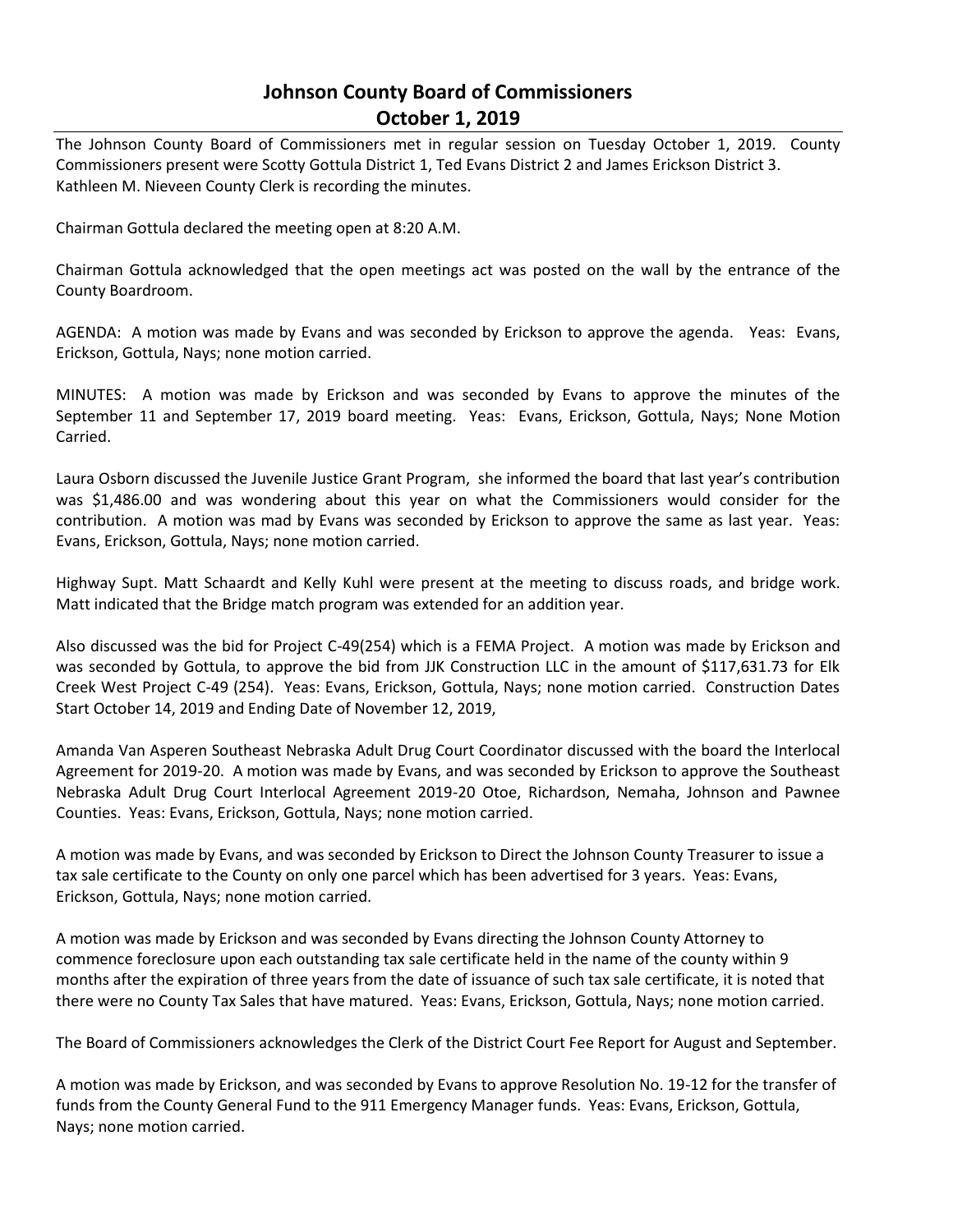A motion was made by Evans and was seconded by Erickson to approve Resolution No. 19-13 for the transfer of funds from the Inheritance Tax Fund to the County Road Fund. Yeas: Evans, Erickson, Gottula, Nays; none motion carried.

The board was informed that the Southeast District Health Department is able to give flu shots and to bill insurance companies for county employees and their families and if the county would allow employees if they wanted to take advantage of this program. The board was ok with this for any county employee to receive the shot during working hours.

A motion was made by Evans and seconded by Erickson to approve the Amendment to the Agreement between Johnson County Hospital and the Sheriff's Department for the termination of services on September 30, 2019. Yeas: Evans, Erickson, Gottula, Nays; none motion carried.

The public defender agreement was tabled until the next meeting.

A motion was made by Evans and was seconded by Erickson to pay the bills as present but to take out the claim from Bruce Armknecht in the amount of \$112.50 the reason that it was not timely filed. Yeas: Evans, Erickson, Gottula, Nays; none motion carried.

GENERAL FUND:

Payroll 44,458.57

Claims: 47,027.88

Aflac Insurance 128.96, American National Bank FICA-Federal Tax 9,724.39, Ameritas Deferred comp 70.00, Ameritas Life Ins. Vision Ins. 137.97, Nadine Beethe Mileage 62.64, Brienne Blessing Mileage 62.64, Blue Cross Blue Shield Insurance 15,617.00, Capital Business Systems Copiers 1,130.21. Consolidated Management Company Meals 160.87, Percival Culligan Water 9.00, Mike Davison Mileage 272.60, Dept. of Correctional Services Inmate Medical 150.32, District Court Claims 943.00, Eakes Office Solutions Supplies 86.89, Fillmore County Sheriff Paper Service 96.08, GC Services LP Payment 66.07, Johnson County Hospital Inmate Medical 59.64, Johnson County Petty Cash Fund Utilities 2,353.36, Johnson county Sheriff Dept. Paper Service 24.10, Johnson County Sheriff Expenses 14.85, Kerner True Value Supplies 136.86, Liberty National Ins. 206.06, M&M Supply Co. Tire Repair 18.00, Madison National Life Ins. 176.90, Moran Plumbing & Heating LLC Parts/Repairs 1,204.92, Morrissey, Morrissey, Dalluge Website 125.00, Navient Credit Finance Corp. CI 14-46 592.39, Nebraska Dept. of Revenue State Taxes 1,353.39, O'Keefe Elevator Maintenance 306.60, Office of the Chief INFO Officer Teletype & Point to Point 632.72, Paramount Linen & Uniform Rugs 32.64, Quill Corp. Supplies 51.04, Ramada Inn Room 237.00, Zachary Rash Fuel 108.90, Retirement Plan of Ameritas Retirement 5,357.40, Leandra Rohmeyer Meal 8.72, Scotty's Grocery Inmate Meals 1,821.50, Richard R. Smith October Rent/Utilities 209.15, Tecumseh Chieftain Publications 426.12, Tecumseh Fire Protection Dist. Rent/Utilities 600.00, Time Warner Cable Phone 936.28, US Bank Supplies 382.77, Verizon Connect August GPS 113.70, Verizon Wireless Phone 750.82, Malissa Walton Meal/Mileage 68.41

## ROAD FUND

Payroll: 14,419.49

Claims: 72,691.50

Aflac Insurance 30.16, American National Bank Federal & FICA 4,317.97, Ameritas Life Ins. Vision Ins. 31.92, Blue Cross Blue Shield Ins. 9,629.64, Card Services Supplies 99.99, G & G Oil Fuel 12,321.85, Johnson County Petty Cash Utilities 256.14, M&M Supply Co. Tires/Repairs 2,393.00, Martin Marietta Rock 34,352.22, Nebraska Dept. of Revenue State Taxes 594.26, Nebraska Public Power Utilities 34.21, Paramount Linen & Uniform Rugs 27.44, Retirement Plans of Ameritas Retirement 2,300.77, TR AG Sales Chemical 6,144.00, US Bank supplies 33.77, US Cellular Phone 77.90, Verizon Wireless phone 40.01, Washington National Ins. 9.25,

RECORD PRESERVATION FUND Bear Graphics Index Pages 395.46